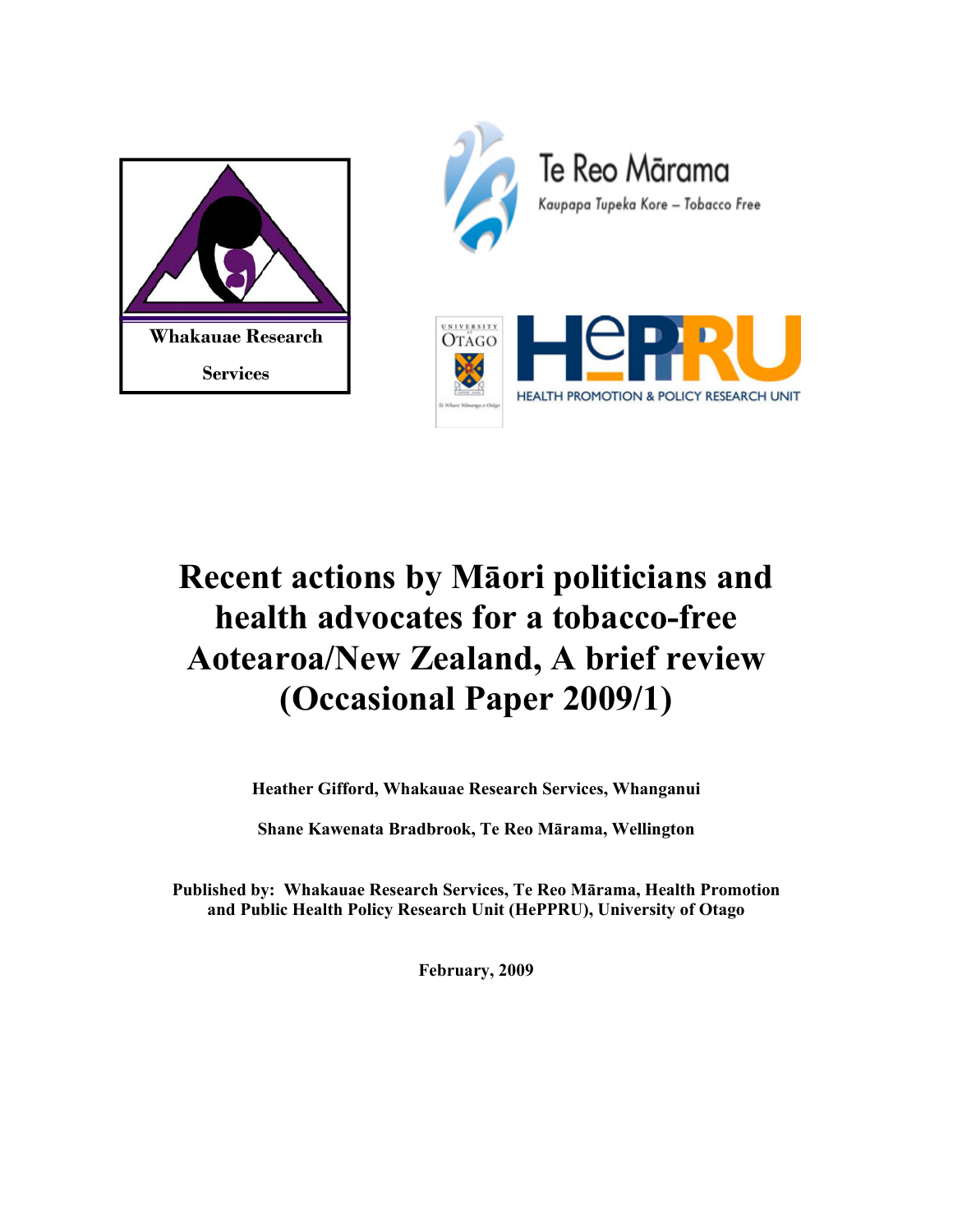# **Abstract**

*Aims:* To review recent key advocacy approaches and political party policy developments for indigenous tobacco control in Aotearoa/New Zealand.

*Methods:* The approaches were selected on the following criteria: (i) were developed from organisations or entities that are Māori governed or Māori controlled since January 2000; (ii) were developed from solely a Māori perspective; and (iii) approaches were intended to operate at a national level. Searches were made in the published and grey literature, and direct experience and observation was also used.

*Results:* The two main developments identified were: (i) Ideas on controls on access or supply of tobacco, and (ii) Māori-driven tobacco denormalisation campaigns. Regarding the former, a complete ban on tobacco sales in Aotearoa/New Zealand has been proposed by key Māori figures, along with bans on smoking at sites that are culturally significant for Māori. This has been accompanied by the growth in the use of the term "tupeka kore" (tobacco-free). Media and advocacy actions have included the "*Māori Mix"*, *Māori Murder* and *Endangered Species* campaigns, targeting the deeds and role of the tobacco industry.

*Conclusions:* The role of indigenous leadership at a tribal, political and national advocacy level is critical to shifting the policy environment for indigenous tobacco control. Additional research is required to determine the effectiveness of the approaches.

## **Background**

Māori are the indigenous population of Aotearoa/New Zealand. Before colonisation Māori, like other indigenous populations, recognised the importance of healthy communities and also recognised the importance of a community-wide approach to ensure that this goal was met. It is this traditional shared belief in communal safety and collective responsibility that some Māori tobacco control advocates and researchers wish to restore and harness, as a basis for contemporary public health and policy interventions, and to reduce the high prevalence of tobacco smoking by Māori.

Prior to European/Pākehā contact there was no smoking of tobacco or any other substances by Māori.<sup>1</sup> Tobacco was introduced to Aotearoa/New Zealand by early Pākehā explorers and traders, and was used as a currency and article of trade. Its use quickly increased among Māori.<sup>1</sup> By 1981, tobacco consumption per Māori adult was higher than the national consumption rates in any other Western industrialised country. Fifty-six percent of the adult Māori population were smokers, compared to 32% for the whole Aotearoa/New Zealand population.<sup>23</sup> Since 1981, the rate of decline in smoking prevalence for the non-Māori New Zealand population has been faster than for Māori.<sup>3</sup> Both relative and absolute socio-economic deprivation appear to contribute to the higher Māori smoking rates.<sup>4</sup> In turn, ethnic inequalities in mortality due to smoking have increased since 1981.<sup>5</sup>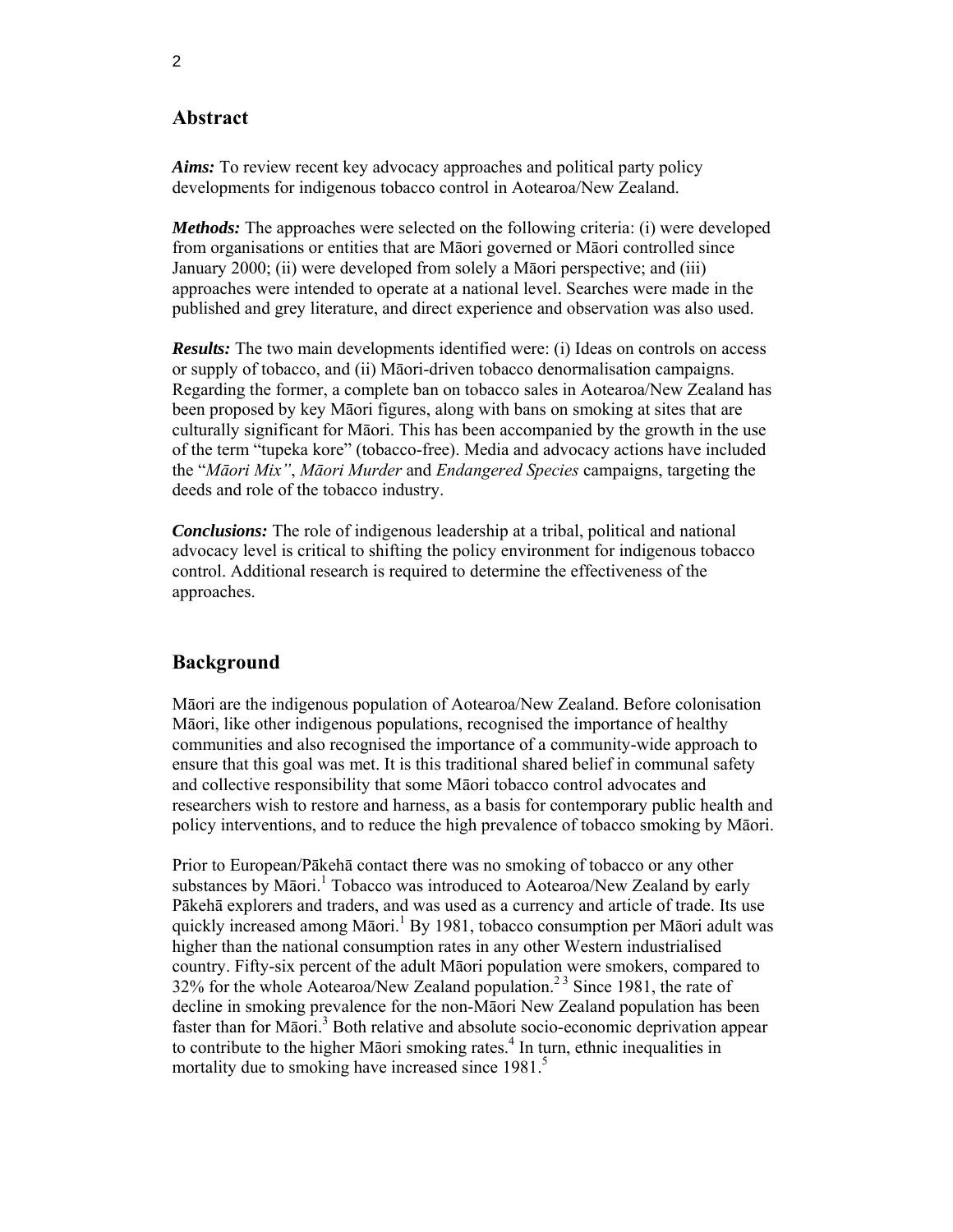While data from the most recent New Zealand Health Survey<sup>6</sup> suggest that efforts to reduce smoking rates for Māori may be having some impact, historically the forces reducing the prevalence of smoking in the Aotearoa/New Zealand population as a whole have not been as effective for Māori as for others. Using the AC Nielsen survey data for the Ministry of Health, the prevalence of smoking by Māori remained at around 50% during 1990-2005.<sup>3</sup> In the 2006 New Zealand census, 42% of Māori over 15 reported being smokers, compared to 21% for the whole population.<sup>7</sup> In the 2006/2007 New Zealand Health Survey, smoking rates were highest among Māori at 42% compared to 20% for the whole population.  $\frac{6}{6}$  In addition, significantly more Māori reported others smoking inside the home and car, and significantly higher percentages of Māori youth reported mothers, fathers, siblings or girlfriends and boyfriends as being smokers, compared to non-Māori.<sup>8</sup>

Up to 1983, the Government had made no significant attempts to ensure that Māori had access to tobacco related information and intervention programmes.<sup>1</sup> Funding for Māori specific tobacco control initiatives in the period to 1998 was modest.<sup>9</sup> During the 1990s*,* Māori were developing a range of initiatives such as: Aukati Kai Paipa, a Māori specific cessation programme,<sup>10</sup> establishment of a national Māori tobacco advocacy network in 1998, and development of health promotion programmes offered by Māori providers that targeted tobacco smoking.<sup>11</sup>

Since 2000, a range of Māori initiatives have continued to be developed and supported by central government funding. These have included initiatives that are a component of wider mainstream programmes and those that are developed with Māori governance that work solely to improve Māori outcomes using Māori-specific approaches. However, a combination of frustration at the failure of government to consistently demonstrate responsiveness and leadership with respect to Māori health $12$ and frustration over the slow reductions in smoking prevalence for Māori, has resulted in a number of specific indigenous interventions developed or supported by a central Māori tobacco control advocacy platform. This has been assisted by increased political representation and intervention by Māori in central government, and continued awareness by Māori (and others) of the physical, economic, cultural and spiritual impact of tobacco.

These Māori initiatives have included a National Māori Tobacco Control Strategy released in  $2003$ ,<sup>13</sup> involvement in international advocacy (resulting in inclusion of two indigenous clauses in the Framework Convention on Tobacco Control), and the hosting of an international WHO indigenous peoples forum on tobacco use in 2006. More recently, there has been the development of other new approaches. This paper investigates these recent major developments.

### **Methods**

The approaches to investigate were selected on the following criteria: (i) were developed from organisations or entities that are Māori governed or Māori controlled since January 2000; (ii) were developed from solely a Māori perspective; and (iii) approaches were intended to operate at a national level.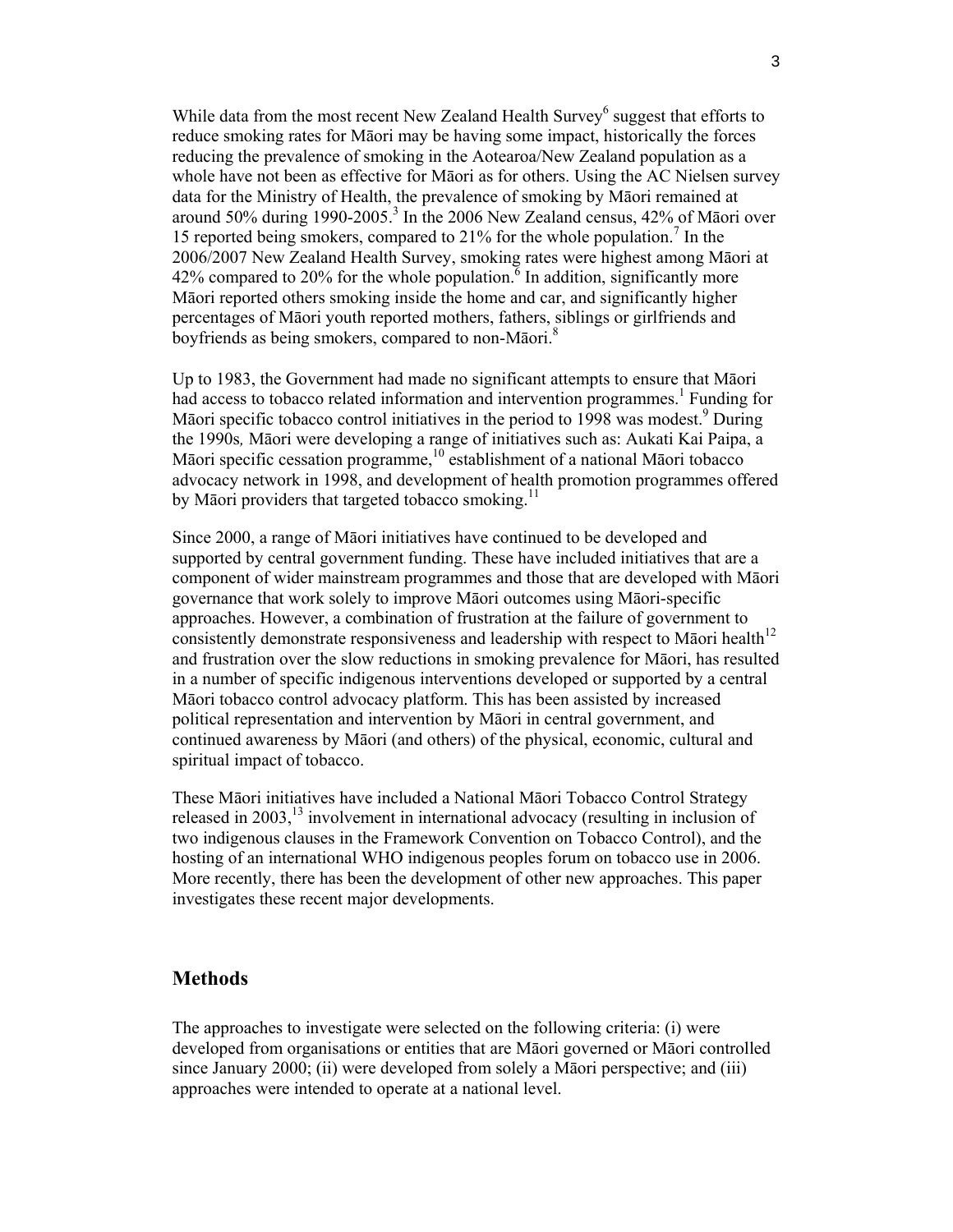To identify relevant Aotearoa/New Zealand data, we undertook searches for articles relating to tobacco control interventions, using the search terms "Māori" "indigenous" and "smoking or tobacco" for the period January 2000 to December 2007. The data bases Medline, Goggle Scholar, CINAHL, Factiva, Google, National Bibliographic Database for New Zealand and Academic Search Elite were searched. The Factiva database was searched for the New Zealand region (with this database covering print media articles within Aotearoa/New Zealand).

The following websites were also examined for reports and policy statements: Te Reo Mārama, Te Puni Kokiri, Te Hotu Manawa Māori, the Health Sponsorship Council, ASH, Smokefree Coalition, tribal web sites, and the website of a relevant political party ie, the Māori Party.

Gaps in the literature were discussed by the authors and additional material was accessed directly using indigenous tobacco control networks. In the period 2006- 2008, one of the authors (SKB) travelled extensively throughout indigenous communities in Aotearoa/New Zealand and was able to observe the changes in language and was part of the discussion on changing concepts. The other author (HG) also reflected on her own experience in working with local Māori communities in progressing tobacco control initiatives.

## **Results**

The following policy domains met our specified criteria and were indicative of indigenous tobacco control approaches by politicians and advocates in Aotearoa/New Zealand: (i) Proposals on controls on access or supply of tobacco, and (ii) Māoridriven tobacco denormalisation campaigns.

#### **1) Moving the frontier for controls on access or supply of tobacco**

Recently, some Māori political leaders and national Māori tobacco control advocates have called for a complete ban on tobacco supply within Aotearoa/New Zealand.<sup>1415</sup> This movement has grown out of a general desire by Māori to take charge of their own development, $1617$  and beliefs that Māori needed to take greater control of the forces damaging them, including the effects of tobacco availability and marketing.

The idea of a ban is part of a plan for a tobacco-free Aotearoa/New Zealand within ten years, a concept now shared by some of the wider tobacco control community. Māori have gathered support from a range of mainstream tobacco control advocates within Aotearoa/New Zealand for this approach.<sup>18</sup>

Māori political support has assisted this movement, with the drawing up of a private member's bill by Member of Parliament Hone Harawira of the Māori Party. The bill intends to make it illegal to produce or sell tobacco in Aotearoa/New Zealand.<sup>19</sup> This call for a ban appears to have influenced the policy environment at a range of levels. It seems to have helped create a change in the language used in social marketing messages and language used by many Māori tobacco control workers, from "auahi kore" (smokefree), to "tupeka kore" (tobacco-free) This message is driven largely by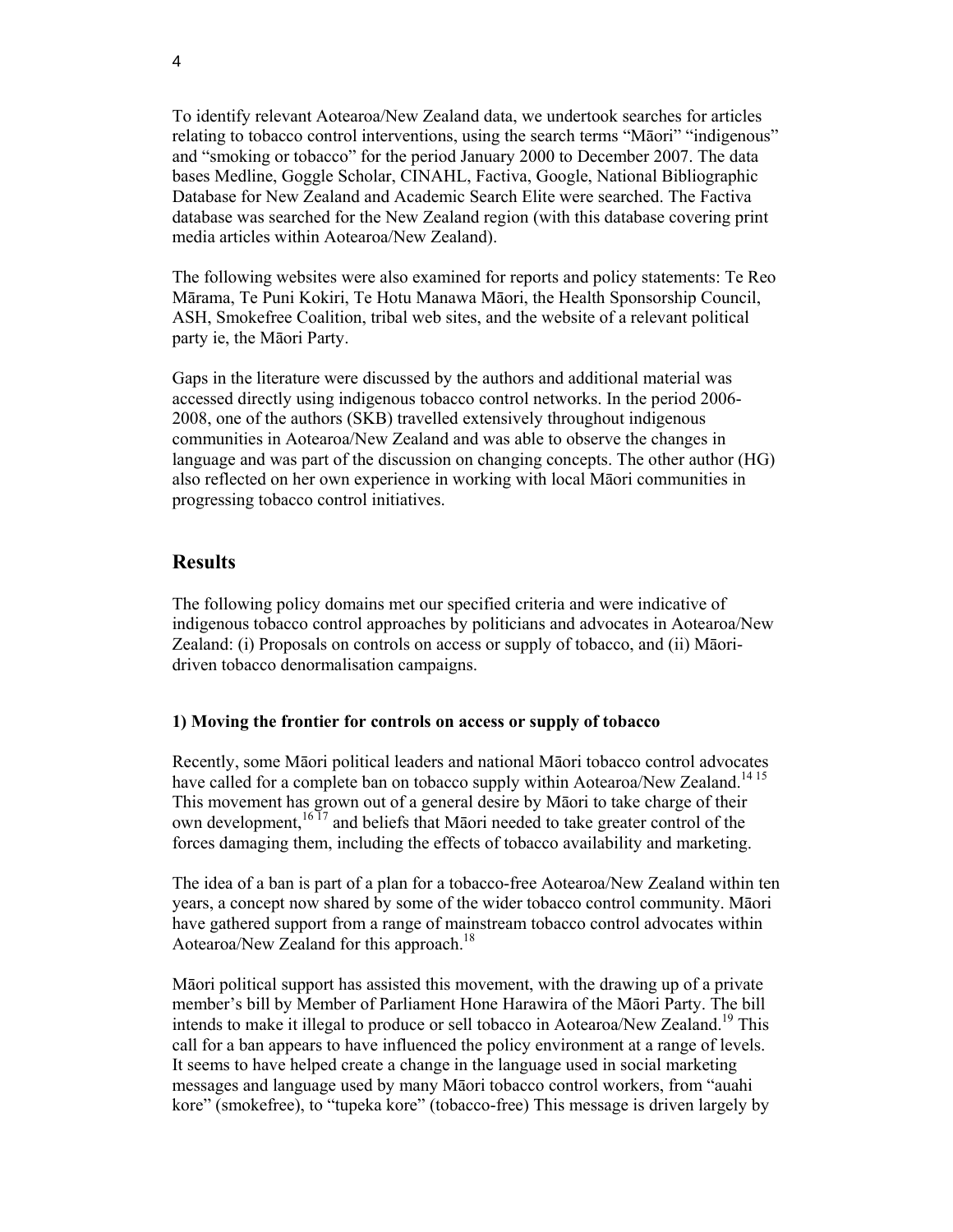a word-of-mouth approach, as there has been no formal marketing campaign on this issue.

The term "auahi kore" (smokefree) was a brand developed firstly by Te Hotu Manawa Māori (an independent Māori tobacco control agency) then adopted by the Health Sponsorship Council (a government agency).<sup>20</sup> The Auahi Kore brand has been used in a wide range of circumstances and campaigns focusing on Māori and mainstream settings from local to national levels. Examples include the promotion at local sport events and the branding on the national Whare Auahi Kore / Smokefree homes campaign. More recently there has been discussion amongst indigenous tobacco control advocates that the term smokefree can be understood as just removing smoke from environments. The term "tupeka kore", similarly created by Māori advocates and tobacco control workers, relates more directly to the concept of a tobacco-free Aotearoa/ New Zealand and in particular a tobacco-free indigenous population. In both cases ownership or control of the language used in health promotion is a key principle in best practice Māori health development.<sup>21</sup> The degree to which this language shift, and associated concept shift, has occurred is difficult to ascertain with any rigour, however both authors have noted changes in language in a number of settings (eg, indigenous tobacco control meetings, training events and indigenous tobacco control conferences).

Māori leadership has also been challenged by indigenous tobacco control advocates to impose cultural lore to prohibit both the smoking and carrying of tobacco at culturally significant sites and occasions.<sup>22</sup> Such sites and occasions include marae (local meeting and cultural place) grounds, urupa (burial grounds), pa sites (sites of previously defended villages), parekura (former battle grounds), tribal events (kapa haka – cultural performance) and culturally significant hikoi (march, pilgrimage or journey). Māori leaders and members of tribal groups are in a position to make significant policy decisions regarding smokefree environments as many cultural sites and activities are controlled by Māori.

Such bans could be imposed by local marae committees or by whānau (extended family), hapu (sub-tribes) or iwi (tribal) rūnanga or other governance structures. Rūnanga are the overarching governance group for iwi, comprising whānau and hapū members (formally elected by tribal members) and for most of the larger iwi, a range of legal entities operate under the governance of the rūnanga. These can include, but are not limited to economic development units, health and social services providers, cultural development units, and education entities. Rūnanga are currently being utilised by Te Reo Mārama (a Māori tobacco control advocacy group) and other tobacco control leaders to generate and implement Māori tobacco control policies on behalf of iwi (including working with the large iwi Ngāti Kahungungu, and the tribal groupings within Te Tai Tokerau-Far North).

The bans build on a largely self-generated movement. Marae committees, with assistance from a national Māori health promotion group Te Hotu Manawa Māori, have been developing smokefree policies for either their buildings or their whole grounds for over  $15$  years.<sup>23, 24</sup> This movement can be resisted when it is perceived or proposed as being imposed from a national level. $24-26$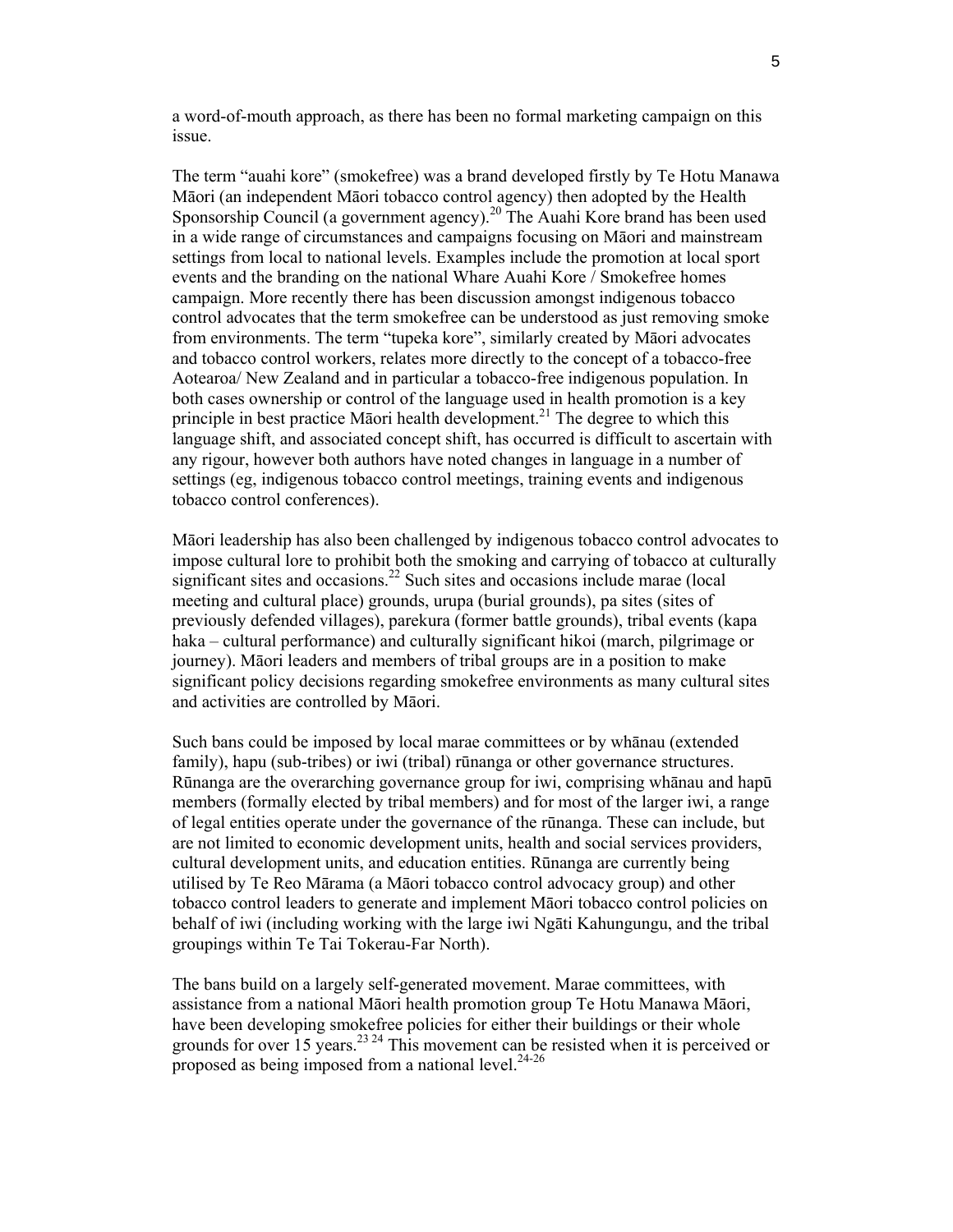Support for an intensive push towards being "tupeka kore" (tobacco-free) has not been without contention. For example, there has been strong internal debate among Māori health workers and researchers about the introduction of smokeless tobacco products as an alternative aid for quitting. The key tensions have been between those who advocate the need to keep all available options open for reducing harm from tobacco and for further research on products such as "snus" (a form of oral snuff), while others feeling very strongly that this goes against the overall goal or kaupapa of a tupeka kore-tobacco-free Aotearoa/New Zealand. The latter view is the one that appears to predominate amongst leadership agencies in tobacco control for Māori (eg, Te Reo Mārama).

#### **2) Using media and advocacy to denormalise tobacco for Māori**

Aotearoa/New Zealand routinely invests in tobacco control mass media campaigns, albeit at a low intensity.<sup>27</sup> While more funding and greater saturation of the media may be required, there may also be a greater need for culturally designed campaigns; that is, campaigns designed by and for Māori. These appear to have favourable impacts for Māori.28 29 30 This section describes efforts by Māori to use a range of media sources, both paid and unpaid, to provoke further progress by Māori on tobacco smoking.

Since 2005 there have been a number of media and advocacy campaigns designed by Māori for the national Māori tobacco control advocacy group, Te Reo Mārama. These media campaigns have been aimed at: (i) changing the broad social norms around using tobacco, much of which has focused on removing any association between Māori cultural identity and tobacco; and (ii) highlighting the role the tobacco industry plays in smoking among Māori. Internationally, there is some evidence that the anti– tobacco industry approach protects against smoking and is associated with intentions to quit among young adults. $31-34$ 

Māori tobacco control advocates and politicians have used a variety of media and advocacy avenues to highlight tobacco industry actions, generating free media coverage. The activity has included direct action against the tobacco industry over the "*Maori Mix"* campaign, and the "*Maori Murder* and *Endangered Species"* campaigns have targeted the role of the tobacco industry in sustaining smoking. These campaigns are detailed below.

In 2006 the advocacy group Te Reo Mārama won a rare public apology from a global giant in the tobacco industry. The head of the tobacco company Philip Morris, Louis Camilleri, issued the apology to Māori during a shareholders meeting in New Jersey (USA), for using Māori images on packs of Israeli *Maori Mix* cigarettes. The apology was also televised nationally in Aotearoa/New Zealand where a spokesperson stated: *"*We sincerely regret any discomfort that was caused to Māori people by our mistake and we won't be repeating it" (Television One News April  $27<sup>th</sup>$  2006). Subsequently, Te Reo Mārama was nominated for an international business ethics award for confronting the Philip Morris International (Altria) over the use of *Maori Mix*. 35 (See Figure 1)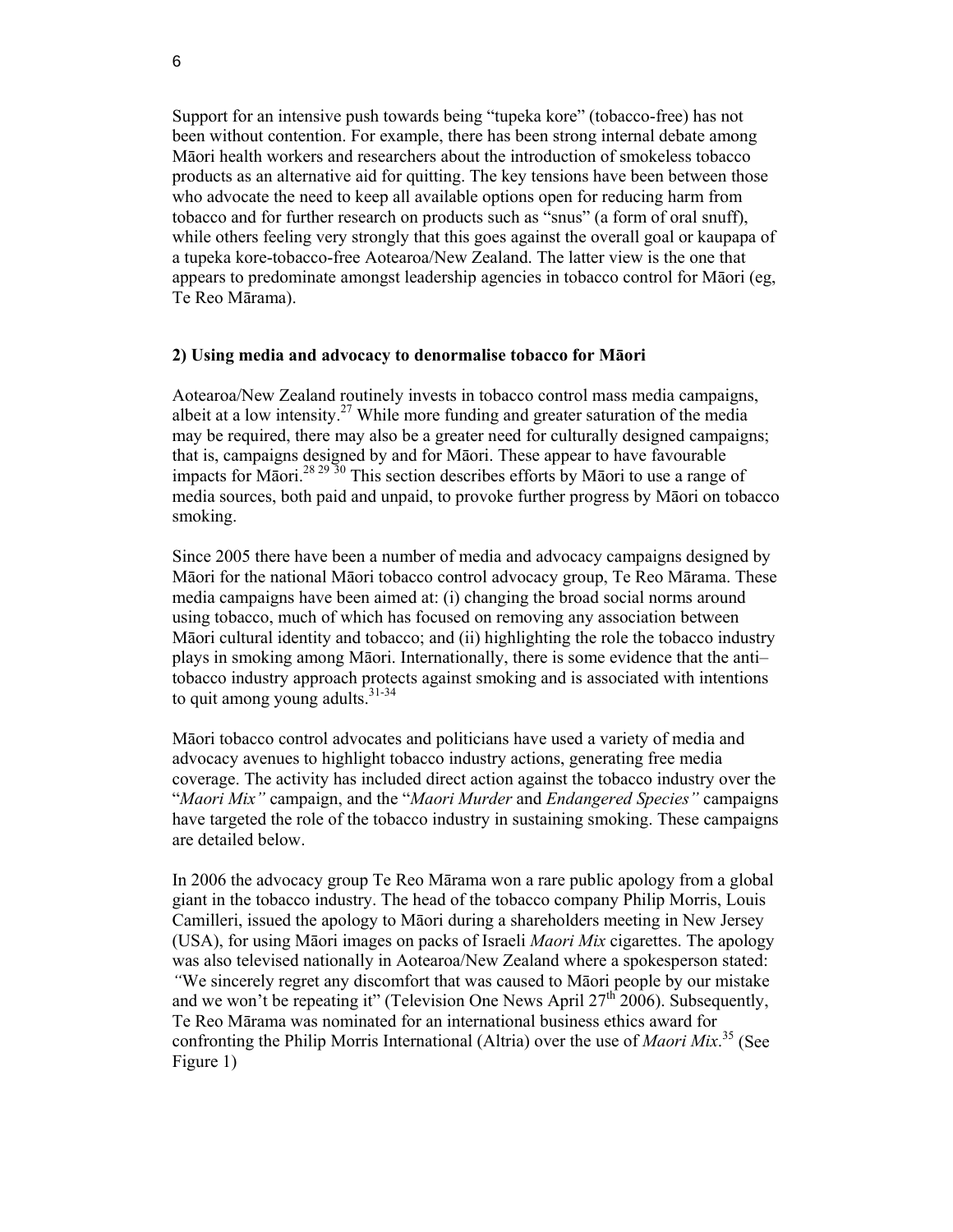Figure 1. *Maori Mix* cigarettes before they were removed from the market in response to protests by Te Reo Mārama in Aotearoa/New Zealand



The first of the recent tobacco industry denormalisation media campaigns in Aotearoa/New Zealand, involved a "Maori Murder" poster. This was developed in 2006 to deliberately shift the focus from smokers and onto the tobacco industry (see Figure 2).

**Figure 2:** *Maori Murder* **campaign poster**<sup>36</sup>



The campaign was controlled directly from Te Reo Mārama, for a relatively small cost (thirty thousand \$NZ dollars), funded from other non-government organisations. A subsequent denormalisation campaign *Endangered Species* (see Figure 3) using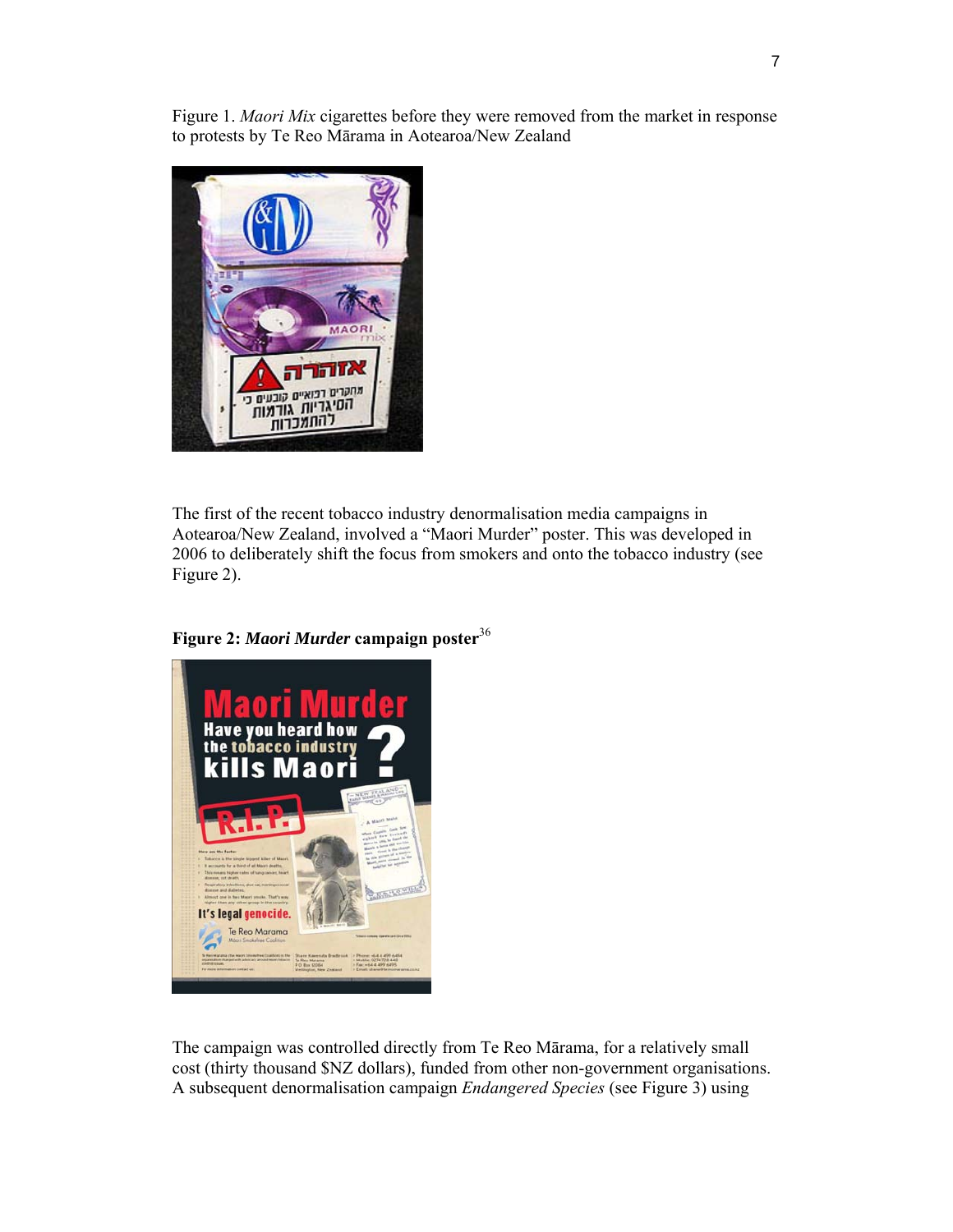posters and media advertisements has been funded through the Health Sponsorship Council, a government-funded social marketing agency.





There has been strong support for the denormalisation campaigns from both mainstream and Māori media, in both providing airtime and editorial coverage. Radio Wātea (an urban Māori radio station), individual iwi radio stations, Mana Magazine, and national radio talkback stations have all offered coverage on the campaigns. $3738$ 

A more recent example has been the implementation of a school-based tobacco industry denormalisation campaign targeted specifically at Māori – the Tika/Pono Programme. This programme, implemented and supported by Te Reo Mārama, is being funded directly by Hawkes Bay District Health Board, as there was reluctance from central government officials to fund this intervention. Of particular note is the wording or framing of the campaigns. This has included the use of phrases and words such as "Maori Murder", "Endangered Species" (when referring to Māori youth and the role of tobacco), "resist", and "genocide" in posters and websites. Statements by Māori politicians have included:

"We are in a war. The opposition already has thousands of troops and billions of dollars to fight us with."<sup>14</sup>

The framing illustrates the strength of feeling that indigenous tobacco control advocates and politicians feel towards not only the tobacco industry, but the general use of tobacco within Māori society. It also shows the deliberate use of words associated with national and international criminal law, with environmental campaigns, and from liberation rhetoric.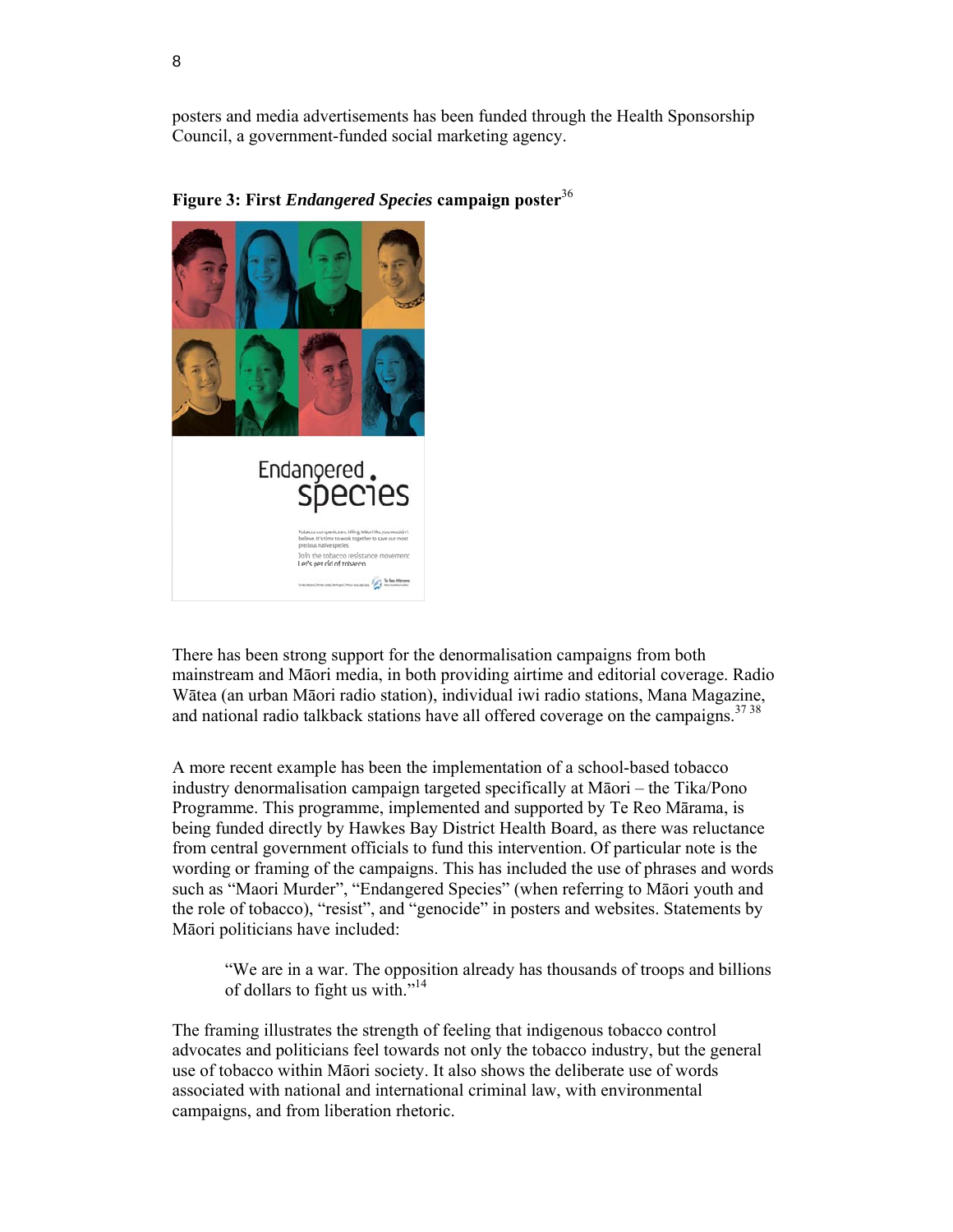There has been considerable caution about how the messages were framed, to avoid further the victim blaming of smokers. Indigenous researchers and Māori politicians and policy-makers within Aotearoa/New Zealand have been strong in their support of a broader determinants approach in explaining high levels of tobacco use by Māori, rather than using an individual choice ideology.<sup>11 39</sup> They have focused on the role of colonisation in the continued high rates of Māori smoking, the role of the tobacco industry in encouraging smoking, and access to services as key policy approaches to reduce uptake and prevalence. This approach is supported by other writers, who warn of the further victim blaming of smokers who are part of an already alienated group within the population. $40$ 

# **Discussion**

There are two major limitations in the analysis of this developmental policy work: (i) very little peer reviewed literature was available to inform our analysis, and (ii) with the exception of government funded Māori cessation programmes, very little information is available on the effectiveness or reach of the initiatives.

Much of the work being carried out by Māori tobacco control advocates is organic and innovative in nature, based on a sense of what works for indigenous communities (and evidence from elsewhere) and often implemented with little funding. From the material examined it appears that key Māori health development principles have been utilised in the approaches examined. These include having interventions developed and delivered by Māori for Māori, and focusing on strengthened Māori identity. In addition Māori leadership, both at a political, tribal and national advocacy level, seems to play a crucial role in potentially changing both the policy environment and attitudes both nationally and internationally. We have been unable to describe accurately the reach of approaches examined or the impact of the initiatives but from direct observation the approaches described have been well received by Māori communities and have generated significant interest. Combined with further evaluation research, these principles could potentially be strengthened and extended to wider areas of tobacco control work in Aotearoa/New Zealand.

There is a substantial amount of work to do if we are to further reduce ethnic disparities in tobacco uptake and consumption within Aotearoa/New Zealand. This work includes legislation that limits access to tobacco products, and further work with local Māori communities to influence tribal policy on tobacco access and use. National legislation could move the availability of tobacco from every corner store, to a greatly reduced number of strictly licensed retailers. Iwi could advocate a tikanga (cultural) based position that would call on retailers to remove this harmful product within their tribal boundaries.

Other moves could include bringing the control of the tobacco taxes paid by Māori into Māori hands, so that the revenue is used for ending tobacco use (eg, this could fund the expansion of culturally appropriate smoking cessation services such as Aukati Kai Paipa programmes). It could also fund an expansion of "by Māori for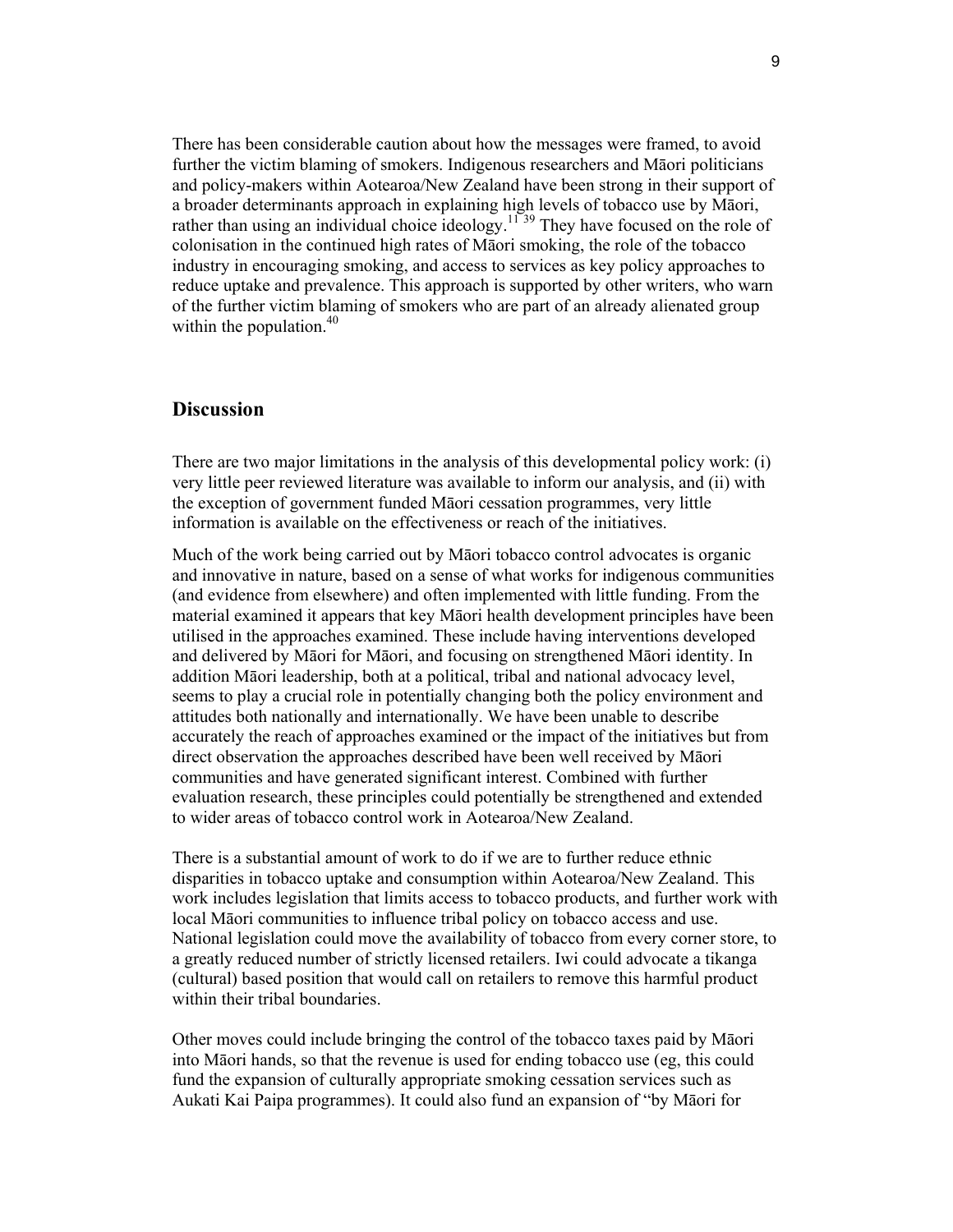Māori" mass media campaigns eg, the "Its About Whanau" campaign and provide opportunities for more innovative campaigns such as "Endangered Species" to be more widely available in mainstream media, including the two Māori television channels. Smoking cessation products that have been shown to work for Māori (eg, bupropion<sup>41</sup>) could also be subsidised and better promoted.

This paper is a preliminary examination of recent actions by Māori leaders and advocates to progress tobacco control for Māori. Other research is needed to explore the perspectives of other Māori, and to evaluate the various approaches used by all levels of Māori communities.

**Acknowledgements:** This work was part of background work for the New Zealand arm of the *ITC Project* (the International Tobacco Control Policy Evaluation Survey) and the *Reducing Smoking around Children Policy Research Project*, which are supported by the Health Research Council of New Zealand. We thank George Thomson, Nick Wilson, and two anonymous reviewers for helpful comments on drafts.

**Competing interests:** Both of the authors have worked in non-governmental agencies working to improve tobacco control for Māori.

**Correspondence:** Dr Heather Gifford, Email: heather.whakauae@xtra.co.nz Director Whakauae Research Services, PO Box 102, Whanganui, New Zealand. Ph 06 3476772. Currently (early 2009) the corresponding author is on sabbatical in Canada. Contact details in Canada: Dr Heather Gifford, Research Consultant, Elbow River Healing Lodge, 1310 14th Avenue SW, Calgary T3C3S3, Canada, Phone 403 244 2865, cell 403 797 2865

## **References**

- 1. Reid P, Pouwhare R. Te Toanga mai Tawhiti (the gift from a distant place). Auckland: Niho Taniwha, 1991.
- 2. Laugesen M, Clements M. Cigarette Smoking Mortality among Māori, 1954-2028. Wellington: Ministry of Māori Development, 1998.
- 3. Ministry of Health. Tobacco trends. Wellington: Ministry of Health, 2006.
- 4. Barnett R, Pearce J, Moon G. Does social inequality matter? Changing ethnic socioeconomic disparities and Māori smoking in New Zealand, 1981-1996. Soc Sci Med. 2005;60:1515-26.
- 5. Blakely T, Fawcett J, Hunt D, et al. What is the contribution of smoking and socioeconomic position to ethnic inequalities in mortality in New Zealand? Lancet. 2006;368:44-52.
- 6. Ministry of Health. A portrait of health. Wellington: Ministry of Health, 2008.
- 7. Ministry of Health. Prevalence of Smoking in New Zealand by District Health Board (Census 2006). Wellington: Ministry of Health,, 2008.
- 8. Ministry of Health. New Zealand Tobacco Use Survey Wellington: Ministry of Health, 2007.
- 9. Thomson G, O'Dea D, Wilson N, et al. The financial effects of tobacco tax increases on Māori and low-income households. Wellington: Report for Smokefree Coalition and Aparangi Tautoko Auahi Kore, 2000.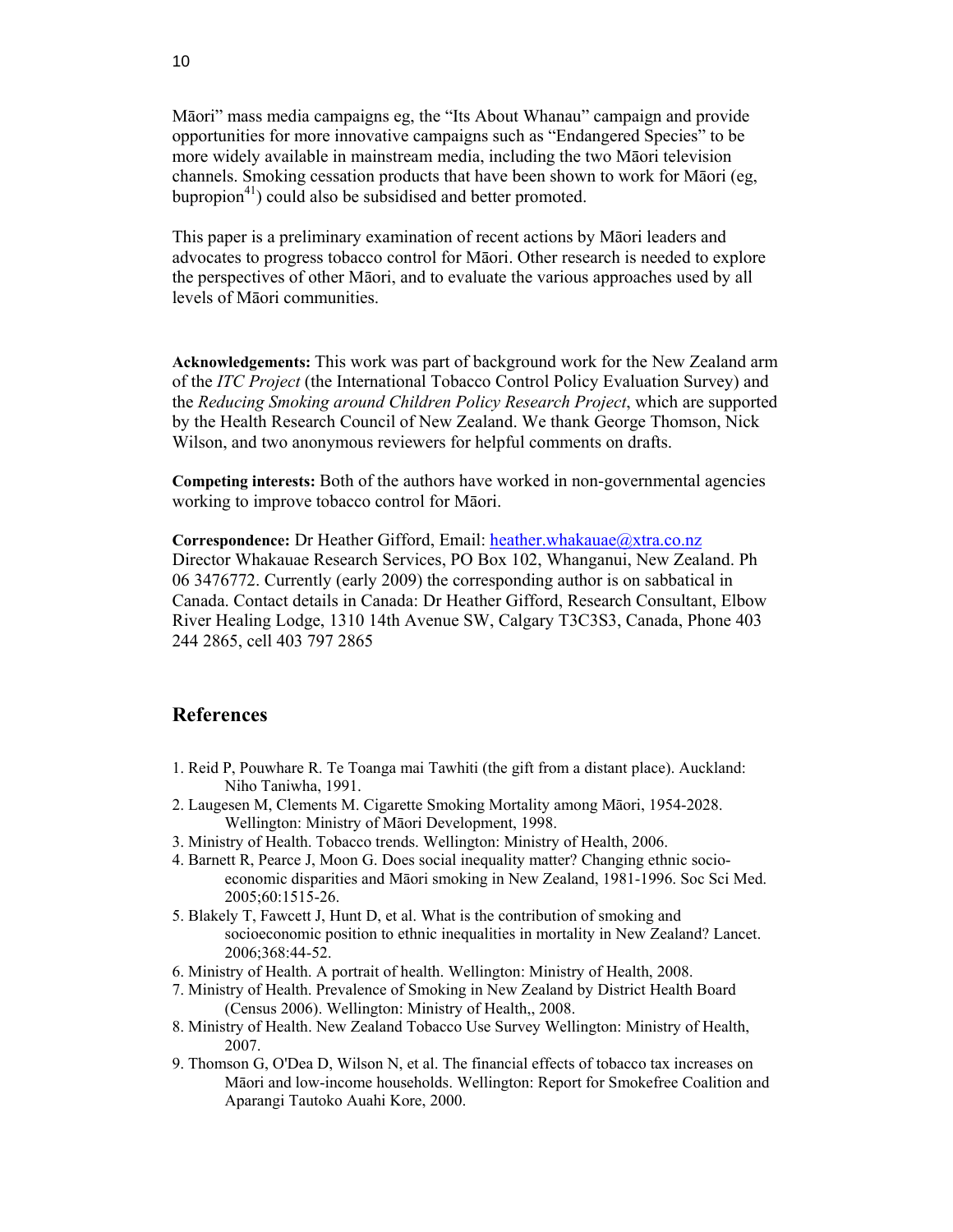- 10. Ministry of Health. Evaluation of culturally appropriate smoking cessation programme for Māori women and their whanau: Aukati Kai Paipa 2000. Wellington: Ministry of Health, 2003.
- 11. Gifford H. He Arorangi Whakamua, reducing the uptake of tobacco in Ngati Hauiti rangatahi (PhD thesis). Palmerston North: Massey University, 2003.
- 12. National Health Committee. A framework to improve Māori health policy. Wellington: National Advisory Committee on Health and Disability, 2002.
- 13. Apārangi Tautoko Auahi Kore. National Māori Tobacco Control Strategy 2003 to 2007. Wellington: Apārangi Tautoko Auahi Kore (ATAK) - Māori Smokefree Coalition, 2003.
- 14. Harawira H. Tobacco Companies It's Time To Go: Speech to the Aukati Kai Paipa Annual Hui, Turangawaewae. Wellington: The Māori Party 2006.
- 15. TVNZ. Bid to ban smoking in NZ. Wellington: Television NZ, 2007.
- 16. Ringold D. Accounting for Diversity: Policy Design and Māori Development in Aotearoa New Zealand. Wellington New Zealand: Te Puni Kokiri, July 2005.
- 17. Kiro CA. Kimihia Hauora Māori: Māori Health Policy and Practice. Massey University, Albany, New Zealand, 2001.
- 18. ASH NZ, Smokefree Coalition, Te Reo Marama. Phase out cigarette sales in 10 years [media release]. Auckland: New Zealand Press Association, 2007.
- 19. Thomson A. Ban smoking anywhere, any time, says Māori Party. *New Zealand Herald*  Feb 22nd 2006.
- 20. Health Sponsorship Council. AK brand. Wellington: Health Sponsorship Council, 2008.
- 21. Durie M. Whaiora Māori Health Development. Auckland Oxford University Press, 1994.
- 22. Sturgiss L. Tobacco Control Update: Smokefree Coalition, Nov 2005.
- 23. The Press. First for marae. *The Press* 1 July 2006; p14.
- 24. Watkins T. Exempt marae 'should ban smoking'. *Dominion Post* 2003 22 March 2003;p.9.
- 25. Stokes J. Elders have mixed response to smoking bans on marae *New Zealand Herald* 2006 14 August 2006.
- 26. Berry R. Ban call on marae smoking. *The Press* 22 March 2003; p5.
- 27. Wilson N, Thomson G, Edwards R. Use of four major tobacco control interventions in New Zealand: a review. N Z Med J. 2008;121:71-86.
- 28. Wilson N, Grigg M, Graham L, et al. The effectiveness of television advertising campaigns on generating calls to a national Quitline by Māori. Tob Control. 2005;14:284-286.
- 29. Barnes H, McPherson M. Māori Smoker and Whanau Response to "It's about whanau" Television Commercials. Palmerston North: Whariki Research Group, SHORE Research Centre, Massey University, 2003.
- 30. Grigg M, Waa A, Bradbrook S. Response to an indigenous smoking cessation media campaign – It's about whānau. Aust N Z Public Health. 2008;32:559-64.
- 31. Dunn CL, Pirie PL, Oakes JM. Outcomes of a statewide anti-tobacco industry youth organizing movement. Am J Health Promotion. 2004;19:3-11.
- 32. Hersey JC, Niederdeppe J, Evans WD, et al. The effects of state counterindustry media campaigns on beliefs, attitudes, and smoking status among teens and young adults. Prev Med. 2003;37:544-52.
- 33. Hersey JC, Niederdeppe J, Evans WD, et al. The theory of "truth": how counterindustry campaigns affect smoking behavior among teens. Health Psychol. 2005;24:22-31.
- 34. Hersey JC, Niederdeppe J, Ng SW, et al. How state counter-industry campaigns help prime perceptions of tobacco industry practices to promote reductions in youth smoking. Tob Control. 2005;14:377-83.
- 35. Business Ethics Network. 2006 BENNY Awards. Portland: Business Ethics Network, 2006.
- 36. Te Reo Marama. Campaigns. Wellington: Te Reo Marama, 2008.
- 37. Daily Post. `Join the resistance'. *Daily Post* 6 June 2006; pA14.
- 38. McKinlay T. Māori group pleas for ban on tobacco firms. *Otago Daily Times* 31 May 2006.